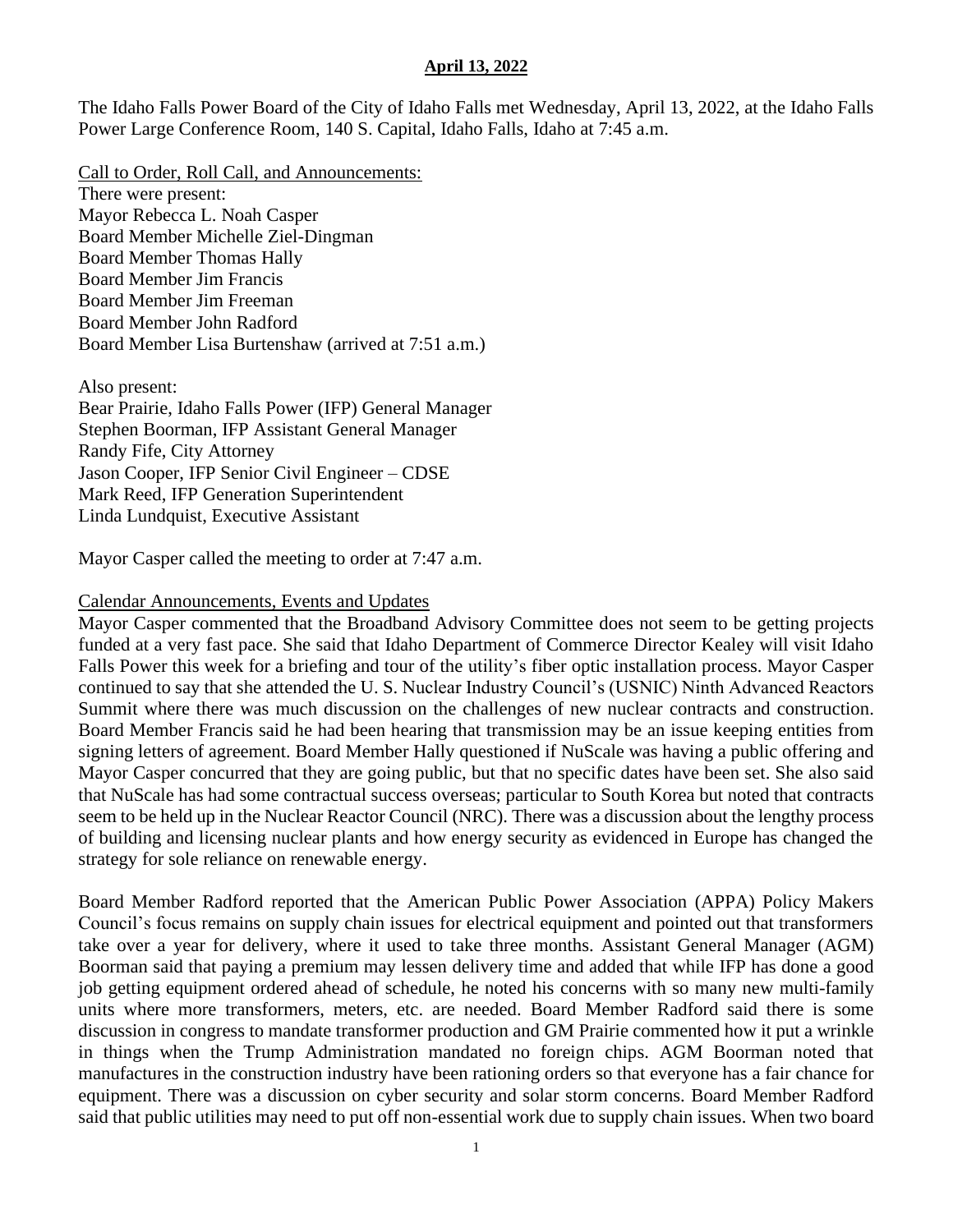members commented that there was no parking this morning in the IFP lot, AGM Boorman said that parking and truck space continues to be an issue at IFP and noted that the water tank project is expected to increase the congestion. Regarding the water tank project, Board Member Radford said he would like to see the tree remain in the median between the library and IFP and AGM Boorman noted the issue with that tree is that the roots are growing in the building's sewer line.

GM Prairie reviewed the proposed topics for the May Board meeting and requested that the Board send topics of interest. He mentioned the Northwest Public Power Associations' (NWPPA) support to extend clean energy tax credits with a direct pay option for nonprofit utilities. He explained NWPPA's support for hydropower licensing reform and their request that Federal Energy Regulatory Commission (FERC) take the lead to avoid inconvenient and unnecessary licensing delays. He said that Idaho Power has been working on their relicensing for 20 years and pointed out that reform could impact IFP's relicensing in 2028. GM Prairie added that there could be some traction for reform in the next U. S. Congress. Board Member Francis asked if FERC was the obstacle and GM Prairie said that utilities would prefer FERC to be in charge. He said he had a positive meeting with Senator Murkowski in Washington D.C. who claims she has had success in getting the forest service to work with utilities to better manage the forest system.

# 2022/23 IBEW Agreement Review

GM Prairie said roughly half of the utility is covered by the union contract and AGM Boorman pointed out the negotiations ran very smoothly due to some pre-negotiation conversations between Mr. Prairie and the International Brotherhood of Electrical Workers (IBEW) business manager. GM Prairie reminded the Board that the union agreed to use the Milliman study for five years, three years ago and pointed out that most of the focus this year was on pay scale and matching jobs to the Milliman study. He reminded the Board that the third year is where salaries get adjusted individually back to match Milliman. GM Prairie reviewed the union's requests that were agreed to and those which were not agreed to in the negotiation. There was a discussion about various shifts, insurance and consistent terminology usage in the contract.

It was moved by Board member Radford and seconded by Board Member Freeman to approve the 2022/23 IBEW Agreement and give authorization for appropriate signatures. The motion passed with unanimous approval.

# Generation Resource and Power Resource Advisory Committee Update

GM Prairie stated that after reviewing applications with Mayor Casper and due to the few applications received, they recommend proceeding without forming a committee and instead focusing on forums and community outreach events. Mayor Casper added that gas peaking is a common issue for everyone moving from carbon output. GM Prairie explained how key customers like Bush Agriculture have aggressive corporate goals for their energy use and sustainability and are creative in their approach, serving as leaders in the community. Mayor Casper thought it might be good to invite them and others to Board meetings and forums. Board Member Freeman said IFP was in a good position and agreed with the recommendation. There was general agreement this was the right direction with no one voicing dissent in not forming a committee.

GM Prairie talked about the request for information (RFI) that was released March 25 and Board Member Francis commented that the RFI really captured what the utility is going for and thought it could make a sufficient white paper. GM Prairie gave credit to folks at Idaho National Laboratory (INL) and IFP Hydropower & Utility Regulatory Compliance Manager Richard Malloy for crafting the RFI and plans to use it to inform the request for quotes (RFQ). He said with no preconceived outcomes that there might come a nice mix of potential opportunities to build a plant. Mayor Casper asked how the Utah partners feel about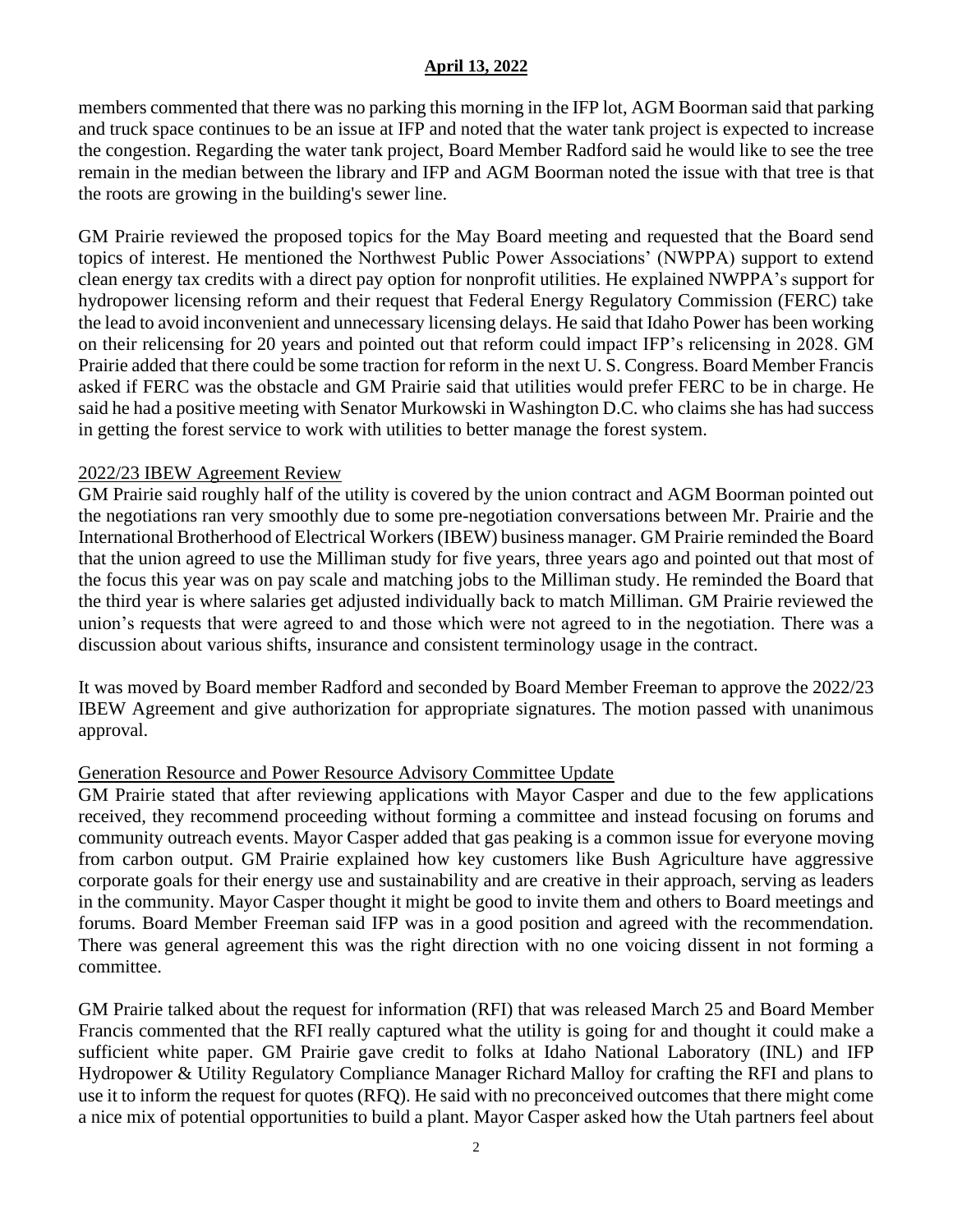the approach and GM Prairie stated they are in alignment. He commented that Palo Verde's market for July and August is \$250 per megawatt hour (Mwh) and talked about the surplus energy sales and hedging the market. There was a discussion about probable costs of building a peaking plant amid supply chain issues and GM Prairie stated his concern was delays, cost over runs and supply chain issues that could potentially more than double the cost of construction. He reminded the Board that the Financial and Stability policy states if the utility drops below \$18 million, then rates can be raised on an emergency basis. He said that other utilities are experimenting with interesting rate structures that capture more dollars for peak hour usage and said consumers of electricity are financially incentivized to consume resources wisely. GM Prairie pointed out in 2024 the utility will get GEM State back online for 15 MW all summer. Board Member Hally asked if power could be extended outside of the city and GM Prairie said that is not allowed by Electricity Service Stabilization Act (ESSA) in Idaho code, unless Rocky Mountain Power (RMP) agrees to it, which he explained would be highly unlikely in his view.

## Strategic Plan and Capital Plan Review and Discussion

GM Prairie gave a high-level recap of the IFP 2021 strategic plan. Board Member Burtenshaw asked for clarification on customer confusion on service territory and GM Prairie said there is confusion as to where to sign up for utility service within the city. Board Member Freeman pointed out that customers are also confused by their bills and often do not realize their bill also includes water, sewer and trash. GM Prairie said that directors are continuing to focus on the accounting system and financial reporting. Board Member Francis thought it takes about two to three years to get a coordinated system in place and asked if the process could be sped up and GM Prairie said his understanding for a software company like National Information Solutions Cooperative's (NISC) go live implementation was about a year. Board Member Freeman asked if there are additional modules for each department and GM Prairie said the base cost ran about \$300,000. Board Member Burtenshaw said it would be her desire to have GM Prairie and Director Frederickson's acquiescence to move forward on obtaining the best software. GM Prairie said when purchasing complex software, it is prudent to consider available modules on the front end. Board Member Radford stated that due to the complexity of the software and current city systems, it may warrant hiring consultants and GM Prairie agreed and explained this was the intent with the consultants hired to look at work order processes as sort of a trial run for a larger software engagement for consulting services. He pointed out that the Municipal Services Director did hare a consultant (a separate one from the work order consultant) to help with the Cayenta upgrade implementation. GM Prairie noted that software continues to be his number one risk item and area where the city and IFP should be focusing. He continued to point out that there is still a need for office space, parking and truck bay storage. AGM Boorman mentioned a future remodel which would include a new server room and office space above a truck bay, and likely go in the area of the former water tower and be adjacent to the current administrative building. There was a discussion on the costs of adding to the current facility versus spending money to relocate where there is more space for future growth and GM Prairie reminded the Board that the generation building will always remain at the city plant because the hydro is onsite and added that the fiber hub is also located in the same building. GM Prairie moved through the strategic plan and reiterated that aging infrastructure, finances and the Bonneville contract remain a threat.

IFP Senior Civil Engineer Jason Cooper reviewed the progress of the plant refurbishment currently underway at the lower plant and maintenance and upgrade work that is scheduled into the next fiscal year for all plants; pointing out that some of the materials have been ordered and/or are already in the warehouse. He added, that to minimize taking plants offline, additional maintenance operations are conducted at the same time as the upgrades. IFP Generation Superintendent Mark Reed explained the plant's rewinding schedule and mentioned that there will be a contractor here next week to begin the five-year testing. He pointed out that aging parts are getting scarce to find and that outdated software is no longer being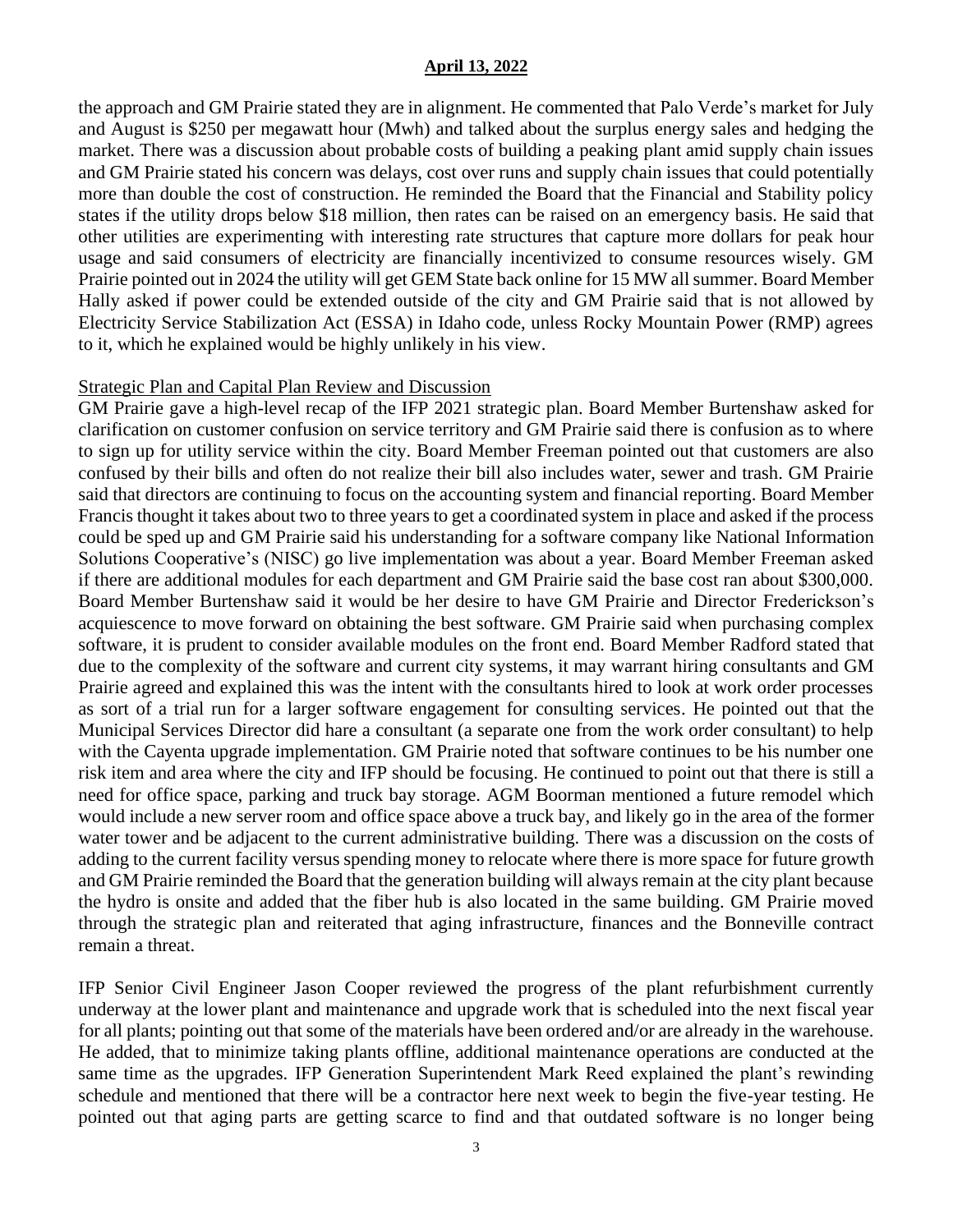supported. AGM Boorman referenced the bulb capital items and emphasized that based on the Capital Improvement Plan's (CIP) budget, the utility should be reinvesting about \$7 million into aging infrastructure annually. Board Member Ziel-Dingman asked if consultants are brought into the process and Mr. Cooper they are where appropriate, and AGM Boorman pointed out that consultants can be very specialized and noted that there is a limited list to select from. Board Member Freeman asked if consultants do different modeling on where water can come from, and Board Member Burtenshaw asked what the highest risk is that would break the budget. AGM Boorman said that rising power supply costs or a disaster or failure of the upper dam gates if the hydraulic system fails in a high-water situation. He continued to say that the York substation upgrade got slid to 2022/23 due to unsuccessfully obtaining easements, the availability of parts and issues at the Westside substation. Board Member Freeman asked about the feasibility of putting high powered lines underground and GM Prairie said the costs can run up to seven times as high that of overhead construction. He added that Lower Valley used Federal Emergency Management Agency (FEMA) money and they also contributed to the cost of overhead lines while residents paid a surcharge to build their underground lines. AGM Boorman said there are three H structures left in the downtown alleyways and he prefers to upgrade them in coordination with building upgrades but are not likely to compete one this year. Board Member Freeman asked if there was still one behind the Rogers Hotel and AGM Boorman said there is. GM Prairie talked about the difficulty in obtaining power easements and the cost and time-consuming process of cleaning up aging infrastructure purchased from RMP due to IFP's higher level of service and equipment. Board Member Freeman asked how many more smart meters need replacing, and GM Prairie said all the eligible meters had been replaced and the utility is now replacing the original smart meters with new ones so they will work with the outage management system (OMS). Board Member Hally asked if this is an ongoing budget item and GM Prairie said yes and that the utility is down to 21 customers on the opt-out list but pointed out that most of them have new meters with the radios turned off. Board Member Francis asked if the city fiber hub was still located with dispatch and GM Prairie said yes and once a new server room is built that the hub will be moved there and added that the utility is getting their equipment out of the 911 center. AGM Boorman said the fiber extension is a big growth project with the front desk processing roughly 40 new installation applications per week. Mr. Reed explained how the Blue Toad Traffic system works and added that the utility is moving forward on large, coordinated intersections, which will increase the ability to identify traffic impediments and help keep traffic flowing in real-time. AGM Boorman pointed out that many streets are under the control of the Idaho Transportation Department (ITD) and GM Prairie added that the utility is working to get those under city control. Mayor Casper pointed out the city's water meters do not use the same system as the electric meters. GM Prairie explained how the utility struggles with the AMI system and billing and explained that water metering has some complexity that electric metering does not. He talked about his concerns for cyber-attacks on the grid and there was a discussion on meter multipliers and the issues caused if not correct in the billing software system. Mayor Casper requested a substation map.

## Organizational Reports

*Idaho Power* – GM Prairie said that Idaho Power was fined over \$1 million for failure to have Department of Environmental Quality (DEQ) discharge permits for their dams. He explained that they looked back at their projects and IFP might not have the proper permits either but will be engaging to see what is needed to maintain or come into compliance. City Attorney Fife explained how generally DEQ and Environmental Protection Agency (EPA) fines get assessed in the settlement and compliance process.

## Utility Reports

*Fiber –* GM Prairie explained that some of the March figures were accidentally reported from December but reminded the Board to review the April figures as they are accurate. Board Member Radford asked if there had been any open houses and GM Prairie said yes and they had been very well attended. He continued